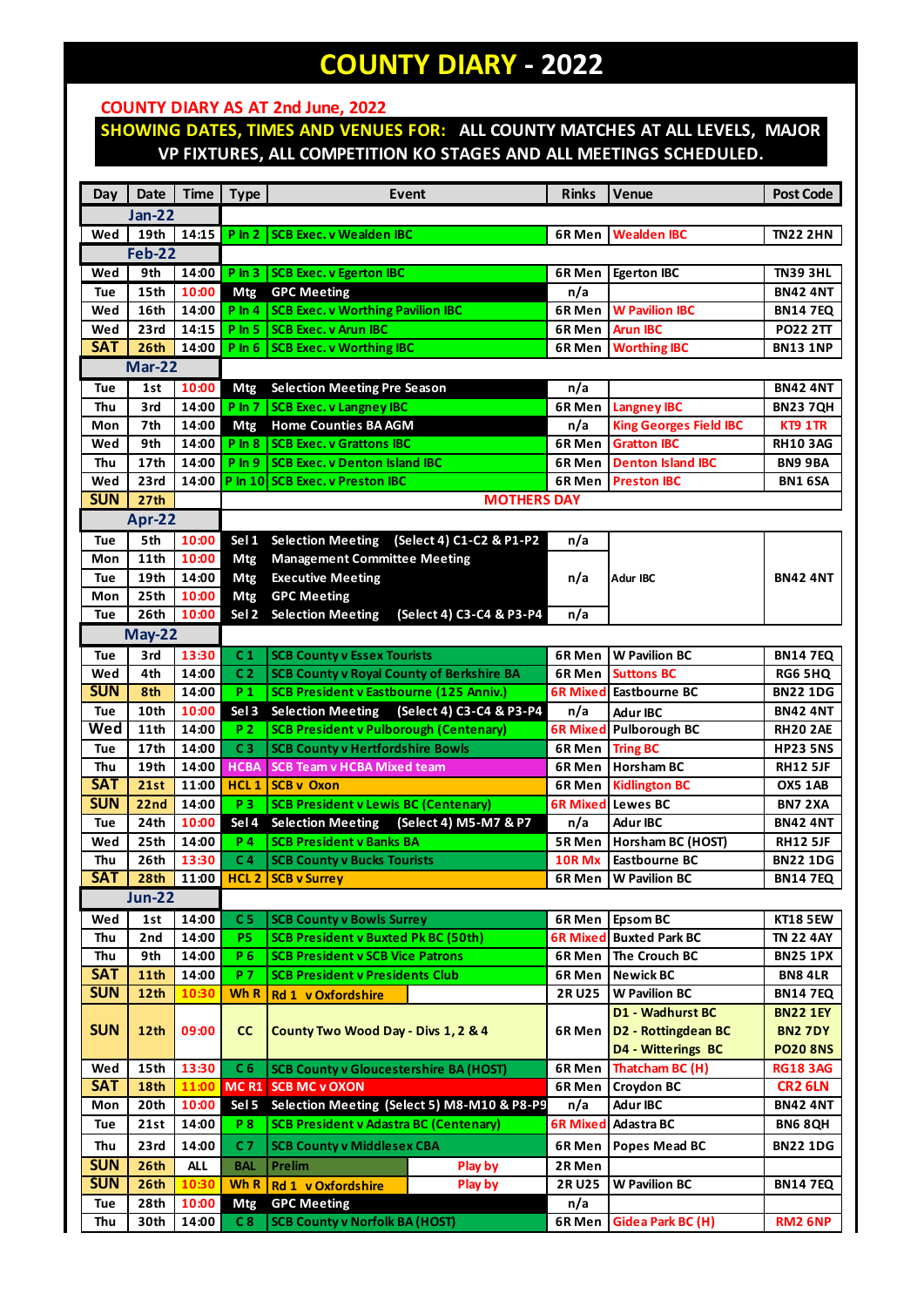| Day                                                                                  | Date             | <b>Time</b>                                                                                     | <b>Type</b>                        | <b>Event</b><br><b>Rinks</b><br><b>Venue</b>                                 |                      |                                                |                                  |  |  |  |  |
|--------------------------------------------------------------------------------------|------------------|-------------------------------------------------------------------------------------------------|------------------------------------|------------------------------------------------------------------------------|----------------------|------------------------------------------------|----------------------------------|--|--|--|--|
|                                                                                      | <b>Jul-22</b>    |                                                                                                 |                                    |                                                                              |                      |                                                |                                  |  |  |  |  |
|                                                                                      |                  |                                                                                                 | D1 VP                              | D3 VP<br><b>Billingham League</b>                                            | <b>Eastbourne BC</b> | <b>BN22 1DG</b>                                |                                  |  |  |  |  |
| Fri                                                                                  | 1st              | 14:00                                                                                           | D <sub>2</sub> VP                  | D <sub>4</sub> VP<br><b>Billingham League</b>                                | 6R Men<br>6R Men     | <b>Newick BC</b>                               | <b>BN8 4LR</b>                   |  |  |  |  |
| <b>SAT</b>                                                                           | 2nd              | 11:00                                                                                           | HCL <sub>3</sub>                   | <b>SCB Berks</b>                                                             | <b>AWAY</b>          |                                                |                                  |  |  |  |  |
| <b>SUN</b>                                                                           | 3rd              | 10:00                                                                                           | cc                                 | <b>County Two Wood Day - Div 3</b>                                           | 6R Men<br>6R Men     | <b>D3 - Horsham BC</b>                         | <b>RH12 5JF</b>                  |  |  |  |  |
| <b>SUN</b>                                                                           | 3rd              |                                                                                                 | Wh R                               | R Fin v Berks or Surrey (if we win on 26 Jul)                                | <b>2RU25</b>         | <b>Alton Social BC</b>                         | <b>GU34 1RF</b>                  |  |  |  |  |
| Mon                                                                                  | 4th              | 18:00                                                                                           | <b>CC</b>                          | <b>County Triples Qtr Finals</b>                                             | 4R Men               | <b>Popes Mead BC</b>                           | <b>RH117LD</b>                   |  |  |  |  |
| <b>Tue</b>                                                                           | 5th              | 18:00                                                                                           | cc                                 | <b>County Singles Qtr Finals</b>                                             | 4R Men               | <b>Sidley Martlets BC</b>                      | <b>TN39 4BL</b>                  |  |  |  |  |
|                                                                                      |                  |                                                                                                 | cc                                 | <b>County Unbadged Singles Qtr Finals</b>                                    | 4R Men               |                                                |                                  |  |  |  |  |
| Wed                                                                                  | 6th              | 18:00                                                                                           | cc                                 | <b>County Ch. of Champions Qtr Finals</b>                                    | 4R Men               | <b>W Pavilion BC</b>                           | <b>BN147EQ</b>                   |  |  |  |  |
| Thu                                                                                  | 7th              | 18:00                                                                                           | cc                                 | <b>County Pairs Qtr Finals</b>                                               | 4R Men               | <b>Horsham BC</b>                              | <b>RH12 5JF</b>                  |  |  |  |  |
|                                                                                      |                  | 14:00                                                                                           | D2 VP                              | <b>Billingham League</b><br>D <sub>3</sub> VP                                | 6R Men               | <b>Newick BC</b>                               | <b>BN8 4LR</b>                   |  |  |  |  |
| Fri                                                                                  | 8th              |                                                                                                 | D4 VP                              | D1 VP<br><b>Billingham League</b>                                            | 6R Men               | <b>W Pavilion BC</b>                           | <b>BN147EQ</b>                   |  |  |  |  |
|                                                                                      |                  | 18:00                                                                                           | cc                                 | <b>County Fours Qtr Finals</b>                                               | 4R Men               | <b>Burgess Hill BC</b>                         | <b>RH15 9PP</b>                  |  |  |  |  |
| <b>SAT</b>                                                                           | 9th              |                                                                                                 | MC <sub>R2</sub>                   | SCB MC v Middx or Surrey (if we win on 18 Jun                                | 6R Men               | <b>Neutral TBA</b>                             |                                  |  |  |  |  |
| <b>SUN</b>                                                                           | 10th             | 11:00                                                                                           | <b>BAL</b>                         | <b>Rd 1 v Oxfordhsire</b><br>Play by                                         | 2R Men               | <b>Leatherhead BC</b>                          | <b>KT22 8RR</b>                  |  |  |  |  |
| Mon                                                                                  | 11th             | 18:00                                                                                           | <b>CC</b>                          | <b>County Triples S Final</b>                                                | 2R Men               | <b>Popes Mead BC</b>                           | <b>RH117LD</b>                   |  |  |  |  |
|                                                                                      |                  |                                                                                                 | cc                                 | <b>County U25 Singles S Finals</b>                                           | 2R Men               |                                                |                                  |  |  |  |  |
| Tue                                                                                  | 12th             | 18:00                                                                                           | cc                                 | <b>County Singles S Finals</b>                                               | 2R Men               | <b>Sidley Martlets BC</b>                      | <b>TN39 4BL</b>                  |  |  |  |  |
|                                                                                      |                  |                                                                                                 | cc                                 | <b>County 2 Wood Singles Qtr &amp; S Finals</b>                              | 2R Men               |                                                |                                  |  |  |  |  |
|                                                                                      |                  |                                                                                                 | cc                                 | <b>County Unbadged Singles S Finals</b>                                      | 2R Men               |                                                |                                  |  |  |  |  |
| Wed                                                                                  | 13th             | 18:00                                                                                           | cc                                 | <b>County Ch. of Champions S Finals</b>                                      | 2R Men               | <b>W Pavilion BC</b>                           | <b>BN147EQ</b>                   |  |  |  |  |
|                                                                                      |                  |                                                                                                 | cc                                 | <b>County Senior Fours S Finals</b>                                          | 2R Men               |                                                |                                  |  |  |  |  |
| Thu                                                                                  | 14th             | 18:00                                                                                           | cc                                 | <b>County Pairs S Finals</b>                                                 | 2R Men               | <b>Horsham BC</b>                              | <b>RH12 5JF</b>                  |  |  |  |  |
|                                                                                      |                  |                                                                                                 | cc                                 | <b>County U25 Pairs S Finals</b>                                             | 2R Men               |                                                |                                  |  |  |  |  |
|                                                                                      |                  | 14:00                                                                                           | D1 VP                              | <b>D2 VP</b><br><b>Billingham League</b>                                     | 6R Men               | The Crouch BC                                  | <b>BN25 1PX</b>                  |  |  |  |  |
| Fri                                                                                  | 15th             |                                                                                                 | D <sub>3</sub> VP                  | D4 VP<br><b>Billingham League</b>                                            | 6R Men<br>2R Men     | <b>W Pavilion BC</b>                           | <b>BN147EQ</b>                   |  |  |  |  |
|                                                                                      |                  | 18:00                                                                                           | cc                                 | <b>County Fours S Final</b>                                                  |                      | <b>Burgess Hill BC</b>                         | <b>RH15 9PP</b>                  |  |  |  |  |
| <b>SAT</b>                                                                           | 16th             | 11:00                                                                                           | <b>HCL</b>                         | <b>FINALS IF QUALIFIED</b>                                                   | 6R Men               | <b>AWAY</b>                                    |                                  |  |  |  |  |
| <b>SUN</b>                                                                           | 17 <sub>th</sub> | 10:30                                                                                           | <b>BAL</b>                         | R Fin v Berks or Surrey (if we win on 26 Jul)                                | 2R Men               | Ladygate BC                                    | <b>HA4 7QX</b>                   |  |  |  |  |
| Tue                                                                                  | 19th             | 10:00                                                                                           | Sel 6                              | Selection Meeting (Select 5) M11-M14 & P10                                   | n/a                  | <b>Adur IBC</b>                                | <b>BN42 4NT</b>                  |  |  |  |  |
| Wed                                                                                  | 20th<br>21st     | 13:30<br>13:30                                                                                  | C <sub>9</sub><br>C <sub>10</sub>  | <b>SCB County v Bowls Isle of Wight</b>                                      | 6R Men               | <b>Ryde BC</b><br><b>Suttons BC, Berks (G)</b> | <b>PO33 1JA</b>                  |  |  |  |  |
| Thu                                                                                  |                  | 14:00                                                                                           | D1 VP                              | <b>SCB County v Somerset BA (GUEST)</b><br>D4 VP<br><b>Billingham League</b> | 6R Men<br>6R Men     | <b>Wadhurst BC</b>                             | <b>RG6 5HQ</b><br><b>TN5 6LN</b> |  |  |  |  |
| Fri                                                                                  | 22nd             |                                                                                                 | D3 VP                              | <b>D2 VP</b><br><b>Billingham League</b>                                     | 6R Men               | The Downsman BC                                | <b>RH11 &amp;AJ</b>              |  |  |  |  |
|                                                                                      |                  |                                                                                                 |                                    | MC Qt SCB MC v                                                               | 6R Men               | <b>Neutral TBA by BE</b>                       |                                  |  |  |  |  |
| <b>SAT</b>                                                                           | 23rd             |                                                                                                 |                                    |                                                                              |                      |                                                |                                  |  |  |  |  |
| <b>SUN</b>                                                                           | 24th             | <b>ALL</b>                                                                                      | cc<br><b>COUNTY FINALS WEEKEND</b> |                                                                              |                      | <b>W Pavilion BC</b>                           | <b>BN147EQ</b>                   |  |  |  |  |
| Wed                                                                                  | 27th             | 14:00                                                                                           | P 9                                | <b>SCB President v SCB Ladies (Host)</b>                                     | 6R Men               | Popes Mead BC (Host) ??                        | <b>RH117LD</b>                   |  |  |  |  |
|                                                                                      |                  |                                                                                                 | D <sub>2</sub> VP                  | <b>D1 VP</b><br><b>Billingham League</b>                                     | 6R Men               | <b>Newick BC</b>                               | <b>BN8 4LR</b>                   |  |  |  |  |
| Fri                                                                                  | 29th             | 14:00                                                                                           | D4 VP                              | D3 VP<br><b>Billingham League</b>                                            | 6R Men               | <b>W Pavilion BC</b>                           | <b>BN147EQ</b>                   |  |  |  |  |
| <b>Aug-22</b>                                                                        |                  |                                                                                                 |                                    |                                                                              |                      |                                                |                                  |  |  |  |  |
| Wed                                                                                  | 3rd              | 14:00                                                                                           | C <sub>11</sub>                    | <b>SCB County v Kent CBA</b>                                                 | 6R Men               | <b>Maidstone BC</b>                            | <b>ME16 ODT</b>                  |  |  |  |  |
| Thu                                                                                  | 4th              | 14:00                                                                                           | P 10                               | <b>SCB President v Sussex Past Presidents</b>                                | 6R Men               | Eastbourne BC                                  | <b>BN22 1DG</b>                  |  |  |  |  |
|                                                                                      | 5th              | 14:00<br>14:00                                                                                  | D3 VP                              | <b>Billingham League</b><br><b>D1 VP</b>                                     | 6R Men               | <b>Hurstpierpoint BC</b>                       | <b>BN6 9QB</b>                   |  |  |  |  |
| Fri                                                                                  |                  |                                                                                                 | D <sub>4</sub> VP                  | <b>Billingham League</b><br>D <sub>2</sub> VP                                | 6R Men               | <b>W Pavilion BC</b>                           | <b>BN147EQ</b>                   |  |  |  |  |
| Wed                                                                                  | 10th             |                                                                                                 | C <sub>12</sub>                    | <b>SCB County v Bowls Hampshire</b>                                          | 6R Men               | <b>Crablands BC</b>                            | <b>PO20 9BD</b>                  |  |  |  |  |
| Thu                                                                                  | <b>11th</b>      | 14:00                                                                                           | C <sub>13</sub>                    | <b>SCB County v Essex CBA</b>                                                | 6R Men               | <b>Buxted Park BC</b>                          | <b>TN 22 4AY</b>                 |  |  |  |  |
| Tue                                                                                  | 16th             | 14:00                                                                                           | C <sub>14</sub>                    | <b>SCB County v SCIBA</b>                                                    | 6R Men               | <b>Burgess Hill BC</b>                         | <b>RH15 9PP</b>                  |  |  |  |  |
| Revised Dates: 25th August - 11th September -Men's National Finals at Leamington Spa |                  |                                                                                                 |                                    |                                                                              |                      |                                                |                                  |  |  |  |  |
| Thu                                                                                  | 25th             | <b>Men's &amp; Women's TRIPLES</b>                                                              |                                    |                                                                              |                      |                                                |                                  |  |  |  |  |
| Fri                                                                                  | 26th             | <b>Men's &amp; Women's TRIPLES</b>                                                              |                                    |                                                                              |                      |                                                |                                  |  |  |  |  |
| <b>SAT</b>                                                                           | 27th             | Men's & Women's TRIPLES - National Family PAIRS, White Rose & Amy Rose<br>Leamington            |                                    |                                                                              |                      |                                                |                                  |  |  |  |  |
| <b>SUN</b>                                                                           | 28th             | Men's TRIPLES, Men's PAIRS - John's Trophy<br>Spa                                               |                                    |                                                                              |                      |                                                |                                  |  |  |  |  |
| Mon                                                                                  | 29th             | Men's & Women's PAIRS - Men's & Women's Junior PAIRS<br><b>CV31 3PT</b>                         |                                    |                                                                              |                      |                                                |                                  |  |  |  |  |
| Tue                                                                                  | 30th             | Men's & Women's PAIRS - Men's & Women's Junior PAIRS                                            |                                    |                                                                              |                      |                                                |                                  |  |  |  |  |
|                                                                                      | 31st             | Men's & Women's Junior PAIRS - Men's & Women's Senior SINGLES - Men's TWO FOURS - Women's PAIRS |                                    |                                                                              |                      |                                                |                                  |  |  |  |  |